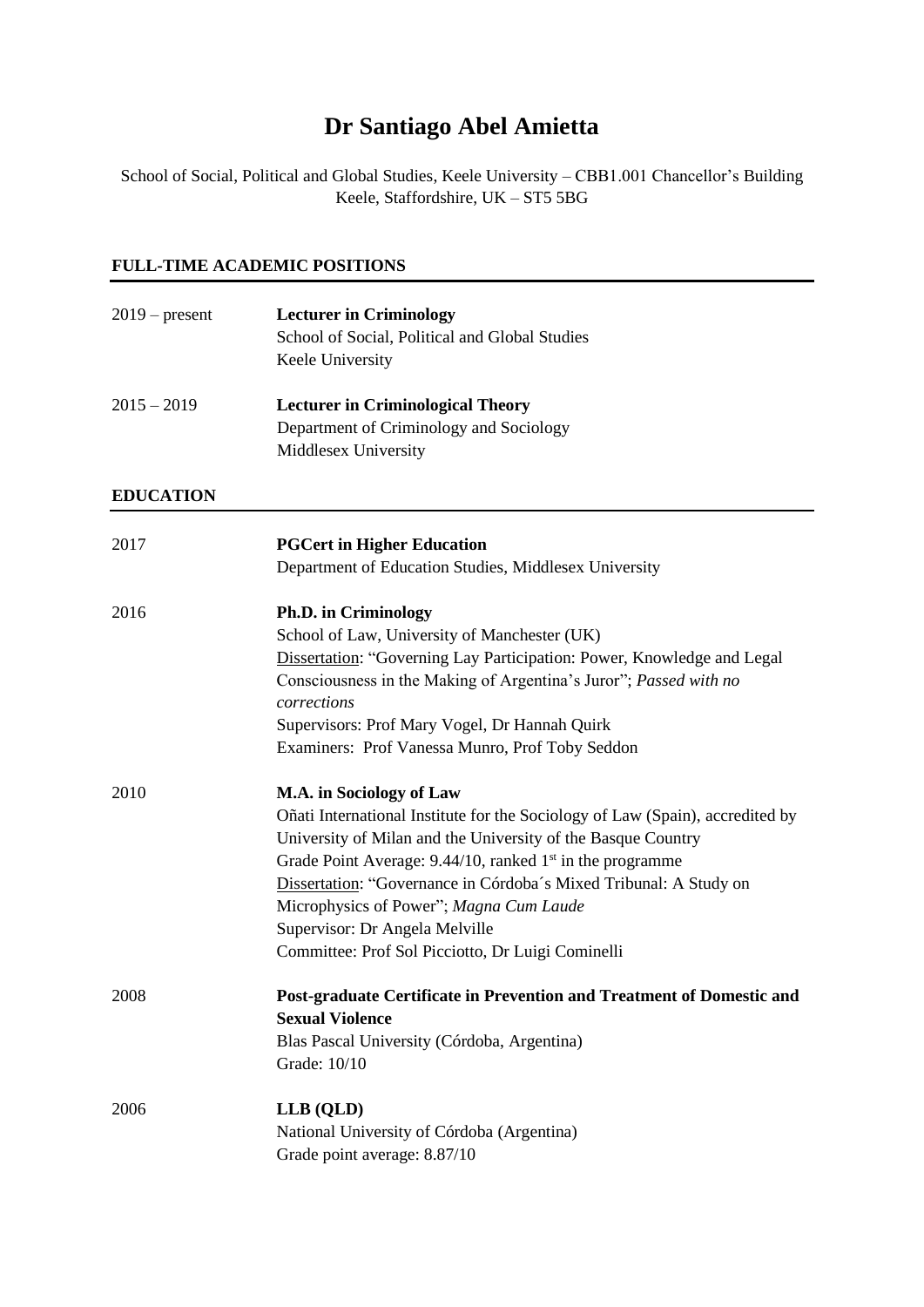## **RESEARCH GRANTS AND AWARDS**

| 2018          | <b>International Network for the Comparative Study of Social Inequalities</b><br>(INCASI) Project, Horizon 2020 MCSA-RISE (£3500)<br>Awarded for a two-month secondment at the University of Chile and the<br>Centre for Intercultural and Indigenous Research (Catholic University of<br>Chile) to develop a research project on ethnic inequalities in lay participation<br>in criminal justice |
|---------------|---------------------------------------------------------------------------------------------------------------------------------------------------------------------------------------------------------------------------------------------------------------------------------------------------------------------------------------------------------------------------------------------------|
| $2016 - 2017$ | <b>Research Grant of the Argentine Secretariat for Science and Technology</b><br>(ARS 100,000)<br>Awarded to conduct comparative empirical research on the introduction of lay<br>participation in Argentine provinces (Co-principal investigator)                                                                                                                                                |
| $2011 - 2014$ | School of Law Ph.D. Scholarship $(E 25,500 \text{ pa})$<br>Awarded annually by the School of Law, University of Manchester to fully<br>cover fees at overseas rates and a generous stipend for living expenses<br><b>Postgraduate Research Awards (£ 2,620)</b><br>Awarded by the School of Law, University of Manchester to support<br>fieldwork and other research expenses                     |
| 2014          | Residence Grant ( $\in$ 840)<br>Awarded by the Oñati International Institute for the Sociology of Law to<br>cover accommodation costs in order to conduct research at the Institute<br>(October 2014- January 2015)                                                                                                                                                                               |
| $2009 - 2010$ | Renato Treves Grant ( $\in$ 2,720)<br>Awarded by the Oñati International Institute for the Sociology of Law to<br>partially cover tuition fees and accommodation expenses for the completion<br>of MA studies                                                                                                                                                                                     |
| 2010          | <b>Best Student Prize</b><br>Awarded by the Masters and PhD Office of the University of the Basque<br>Country for my success in the Masters Programme in Sociology of Law at the<br>Oñati International Institute for the Sociology of Law                                                                                                                                                        |
| 2006          | <b>Outstanding Graduate Award and Honours Prize</b><br>Awarded by the School of Law and Social Sciences, National University of<br>Córdoba                                                                                                                                                                                                                                                        |

## **AREAS OF INTEREST**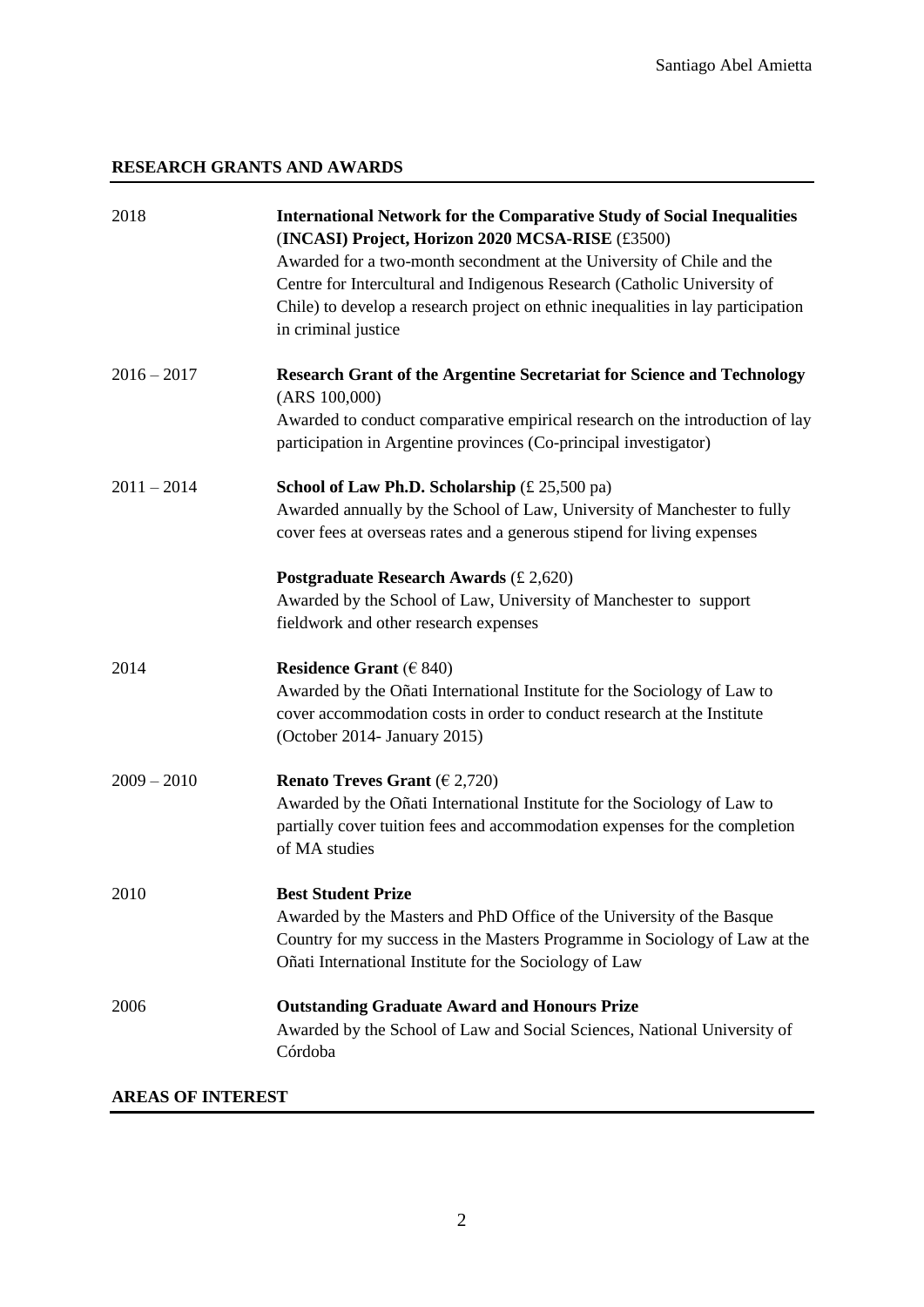Criminological theory, socio-legal studies; lay participation in criminal justice; fear of crime; insecurity and punitiveness; criminal justice reform and governance; research methods (especially qualitative methods); postcolonial studies; actor-network theory

### **PUBLICATIONS**

### **Peer reviewed journal articles**

| 2017 | Amietta, S.A. "Citizen Participation in Context: A Socio-legal Perspective on<br>Trends and Models in Trials with Jurors" Via Iuris Vol 22, pp. 147-162. [in<br>Spanish]                                                                                                                                                                   |
|------|--------------------------------------------------------------------------------------------------------------------------------------------------------------------------------------------------------------------------------------------------------------------------------------------------------------------------------------------|
| 2012 | Bergoglio, M.I. and <b>Amietta, S.A.</b> "Social Claims for Punitiveness and Lay<br>Participation in Criminal Trials: Lessons from the Experience of Córdoba"<br>Derecho Penal – Participación Ciudadana en la Justicia Vol 1, $N^{\circ}$ 3, pp. 49-<br>60. [in Spanish]                                                                  |
| 2011 | Amietta, S.A. "Governance in Córdoba's Mixed Tribunal: A Study on<br>Microphysics of Power", Oñati Socio Legal Series Vol 1, N° 1, pp. 1-33.<br>(SSRN: http://ssrn.com/abstract=1735502).                                                                                                                                                  |
| 2009 | Bergoglio, M.I. and <b>Amietta, S.A.</b> "Decisions of Judges and Jurors: The<br>Severity of Criminal Punishment in Córdoba's Jury Trial Experience", XI<br>Anuario del Centro de Investigaciones Jurídicas y Sociales [XI Yearly of the<br>Centre for Legal and Social Research], Ed. La Ley, Buenos Aires, pp. 585-<br>608. [in Spanish] |
|      | Carranza, J.L. and <b>Amietta, S.A.</b> "The Best Interests of the Child and the Act<br>26472", in Zeus Córdoba, Vol. 15, N° 347, pp. 3-12. [in Spanish]                                                                                                                                                                                   |

#### **Peer reviewed articles in progress**

"In ambiguous times and spaces: Governing the everyday assemblage of lay participation at Argentine courthouses" (Under review with *Social & Legal Studies*)

"Narrating Justice and Punishment: Images and Meanings in Jurors' Legal Consciousness" (under preparation for submission to *Criminology & Criminal Justice*)

"Jurists, their legal consciousness, and their 'others': Legal professionals' perspectives on lay participation in criminal justice" (under preparation for submission to *Journal of Law & Society* or *Law & Social Inquiry*).

"Mobilising fear: Lay participation in Criminal Trials and the Logic of Security" (under preparation for submission to *Theoretical Criminology*)

### **Monograph in progress**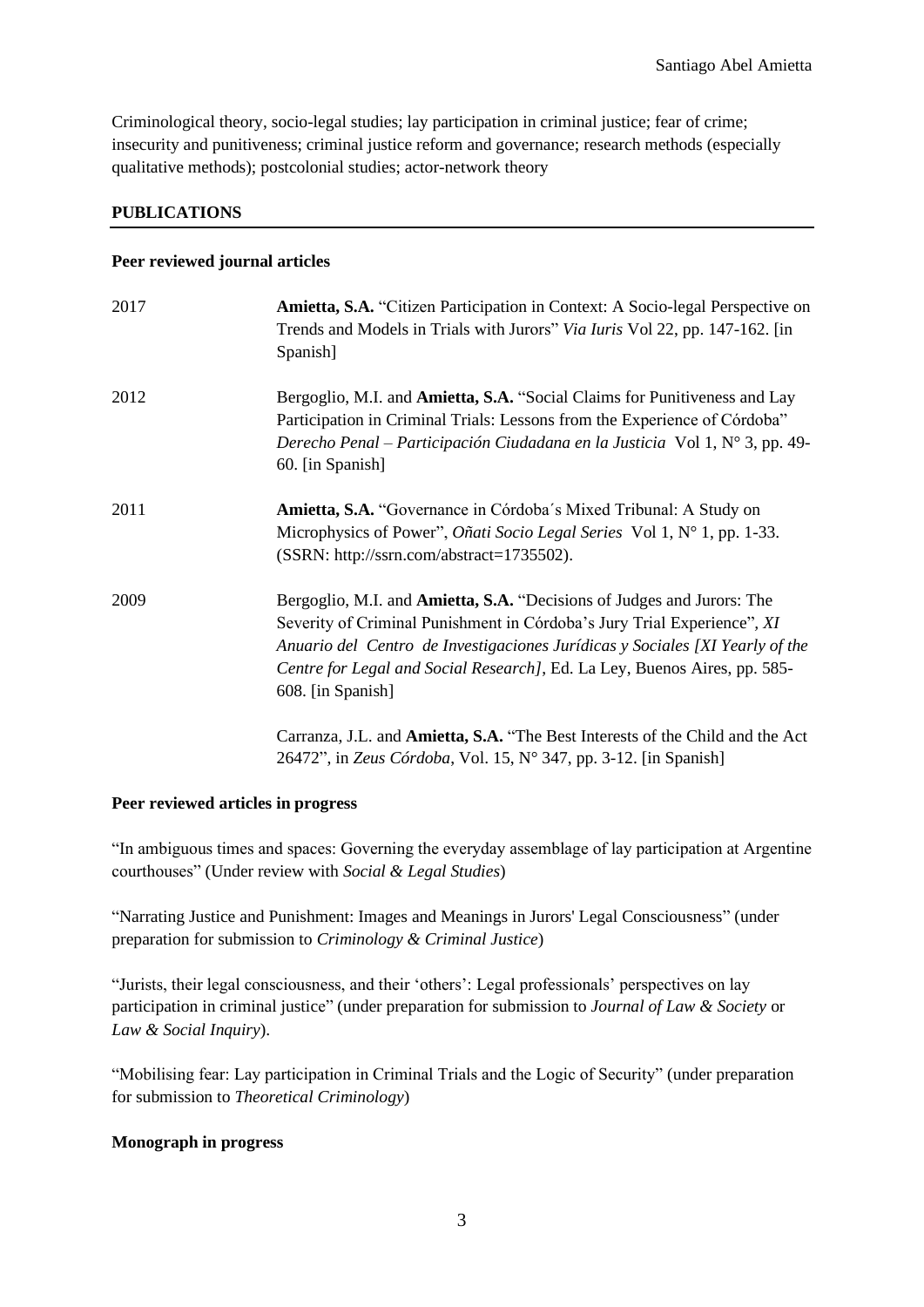*The Making of the Juror: Governing Lay Participation in Criminal Justice in Argentina* (manuscript proposal with editors of Global and Insurgent Legalities Series, Duke University Press)

### **Book chapters**

| 2019                          | Amietta, S.A. "Everyday Justice at the Courthouse? Scales of Governance of<br>Lay Participation in Argentina's Criminal Justice" in S. Brumegger (ed.)<br>Everyday Justice: Law, Ethnography and Context, Cambridge: Cambridge<br>University Press (forthcoming)                                                                               |
|-------------------------------|------------------------------------------------------------------------------------------------------------------------------------------------------------------------------------------------------------------------------------------------------------------------------------------------------------------------------------------------|
|                               | Amietta, S.A. "Lay Participation in Context: Models, Systems and Trends in<br>Jury Trials" in Bergoglio, M.I. The Consolidation of Participative Strategies in<br>Criminal Justice: Consequences for Courts System and its Relationship to<br>Citizens, Córdoba: Advocatus (forthcoming) [in Spanish]                                          |
|                               | Bergoglio, M. I. and Amietta, S.A. "Consensuses and dissents between judges<br>and jurors" in Bergoglio, M.I. The Consolidation of Participative Strategies in<br>Criminal Justice: Consequences for Courts System and its Relationship to<br>Citizens, Córdoba: Advocatus (forthcoming) [in Spanish]                                          |
| 2010                          | Bergoglio, M.I. and Amietta, S.A. "The severity of Criminal Punishment for<br>Laypersons and Judges", in Bergoglio M. (Ed.) Taking the Bench: Córdoba's<br>Experience of Trial with Jurors, Córdoba: Advocatus, pp. 129-150. [in<br>Spanish]                                                                                                   |
|                               | Amietta, S.A. "Trends in Jury Trials in Latin America", in Bergoglio M.<br>(Ed.) Taking the Bench: Córdoba's Experience of Trial with Jurors, Córdoba:<br>Advocatus, pp. 37-49. [in Spanish]                                                                                                                                                   |
| <b>Conference proceedings</b> |                                                                                                                                                                                                                                                                                                                                                |
| 2017                          | Bergoglio, M.I. and Amietta, S.A. "Consensus and dissensions between<br>judges and jurors", in Daniela Zaikosky Biscay and Manuela González<br>(comps.) CD de Actas del XVIII Congreso Nacional y VIII Latinoamericano<br>de Sociología Jurídica, National University of Tucumán, Argentina,<br>November 2017. [in Spanish]                    |
| 2012                          | Amietta, S.A. "Power and Knowledge in Córdoba's Jury Trials Experience.<br>A Study on the Microphysics of Power", in Daniela Zaikosky Biscay and<br>Manuela González (comps.) CD de Actas del XII Congreso Nacional y II<br>Latinoamericano de Sociología Jurídica, National University of La<br>Pampa, Argentina, November 2011. [in Spanish] |
| 2009                          | Bergoglio, M.I., Amietta, S.A. and Viqueira, S. "The Severity of Criminal<br>Punishment in Laypersons' and Professionals' Decisions - Analysis of the<br>Experience of Jury Trials in Córdoba, Argentina", Contribution to the XXVII                                                                                                           |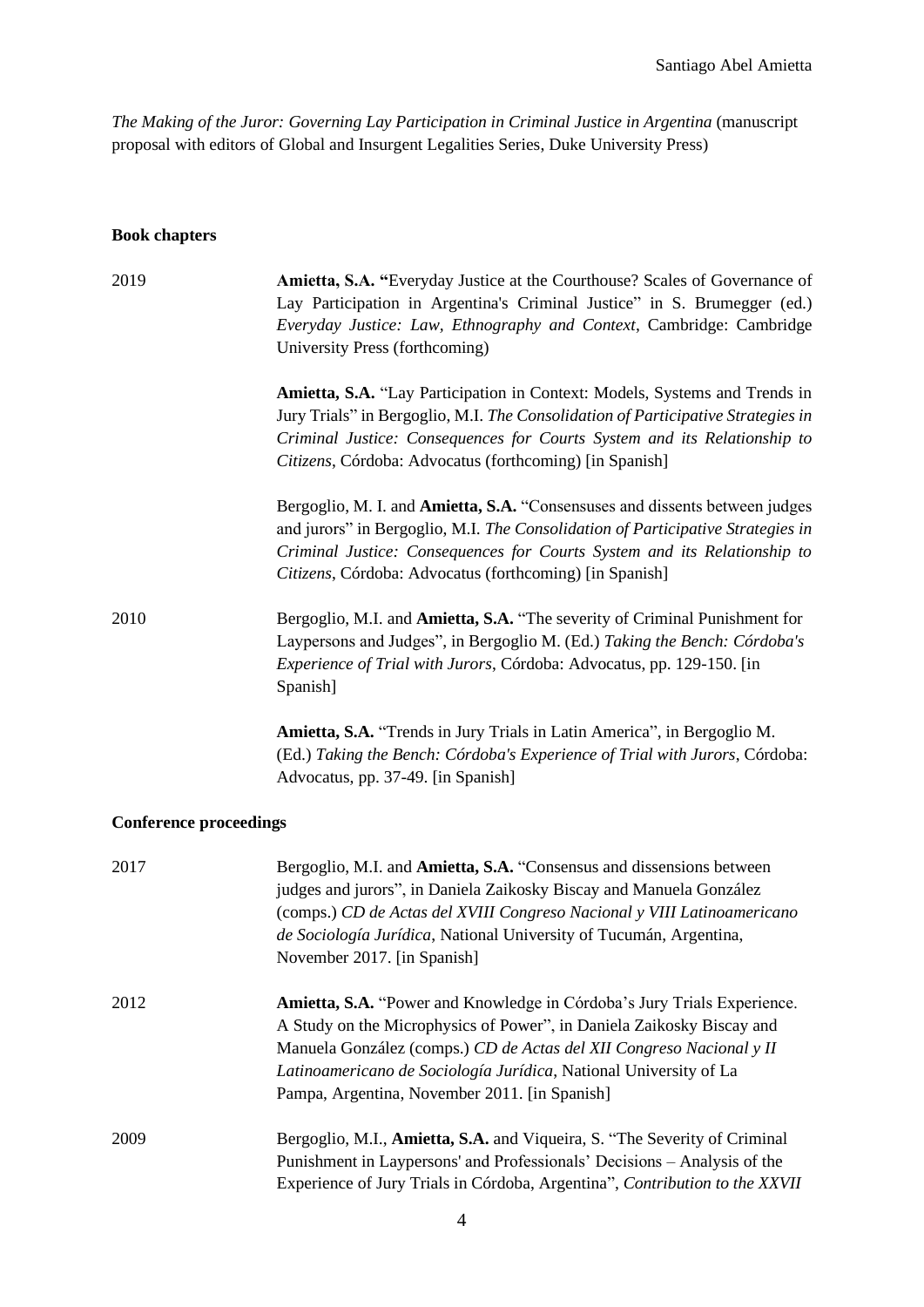|      | Congress of the Latin American Association of Sociology (ALAS), Buenos<br>Aires, September 2009. [in Spanish]                                                                                                                                                                                                                      |
|------|------------------------------------------------------------------------------------------------------------------------------------------------------------------------------------------------------------------------------------------------------------------------------------------------------------------------------------|
| 2008 | Bergoglio, M.I. and Amietta, S.A. "The Decisions of Judges and Jurors: The<br>Severity of Criminal Punishment in Córdoba's Jury Trial Experience"<br>Contribution to the IX National Congress of Sociology of Law of the<br>Argetinean Association of Sociology of Law (SASJU), Rosario, Argentina,<br>November 2008. [in Spanish] |
| 2007 | Amietta, S.A. and Viqueira, S. "Lawyers' Conduct: Genesis of New Ethical<br>Parameters?" Contribution to the VIII National Congress of Sociology of Law<br>of the Argetinean Association of Sociology of Law (SASJU), Santa Fe,<br>November 2007. [in Spanish]                                                                     |
| 2006 | Amietta, S.A., Viqueira, S. and Camusso, J. "Advertising Legal Services:<br>Lawyers' Perspective" Contribution to the VII National Congress of<br>Sociology of Law of the Argetinean Association of Sociology of Law (SASJU),<br>La Plata, November 2006. [in Spanish]                                                             |
| 2005 | Amietta, S.A. and Viqueira, S. "Legal Services Advertisement and the<br>Emergence of an Entrepreneurial Mindset among Lawyers" Contribution to<br>the VI National Congress of Sociology of Law of the Argetinean Association<br>of Sociology of Law (SASJU), Buenos Aires, November 2005. [in Spanish]                             |

### **TEACHING EXPERIENCE**

| $2019$ – present | <b>Lecturer in Criminology</b><br>School of Social, Political and Global Studies, Keele University<br>Modules: Punishment: Beyond the popular imagination (UG year 1); Crime<br>and justice in a global context (UG year 2) |
|------------------|-----------------------------------------------------------------------------------------------------------------------------------------------------------------------------------------------------------------------------|
| $2015 - 2019$    | <b>Lecturer in Criminological Theory</b>                                                                                                                                                                                    |
|                  | Department of Criminology and Sociology, School of Law, Middlesex<br>University                                                                                                                                             |
|                  | Modules: Explaining Crime (UG year 1); Criminology in Late Modernity                                                                                                                                                        |
|                  | (UG year 2); Contemporary Theory and Research in Criminology (MA and                                                                                                                                                        |
|                  | MSc programmes)                                                                                                                                                                                                             |
| $2013 - 2015$    | <b>Teaching Assistant</b>                                                                                                                                                                                                   |
|                  | School of Law, The University of Manchester                                                                                                                                                                                 |
|                  | Modules: Understanding Punishment (UG year 2); Law & Social Theory (UG                                                                                                                                                      |
|                  | year $3)$                                                                                                                                                                                                                   |
| $2004 - 2009$    | <b>Undergraduate/Graduate Teaching Assistant</b>                                                                                                                                                                            |
|                  | School of Law and Social Sciences, National University of Córdoba                                                                                                                                                           |
|                  | Module: Sociology of Law (UG year 4)                                                                                                                                                                                        |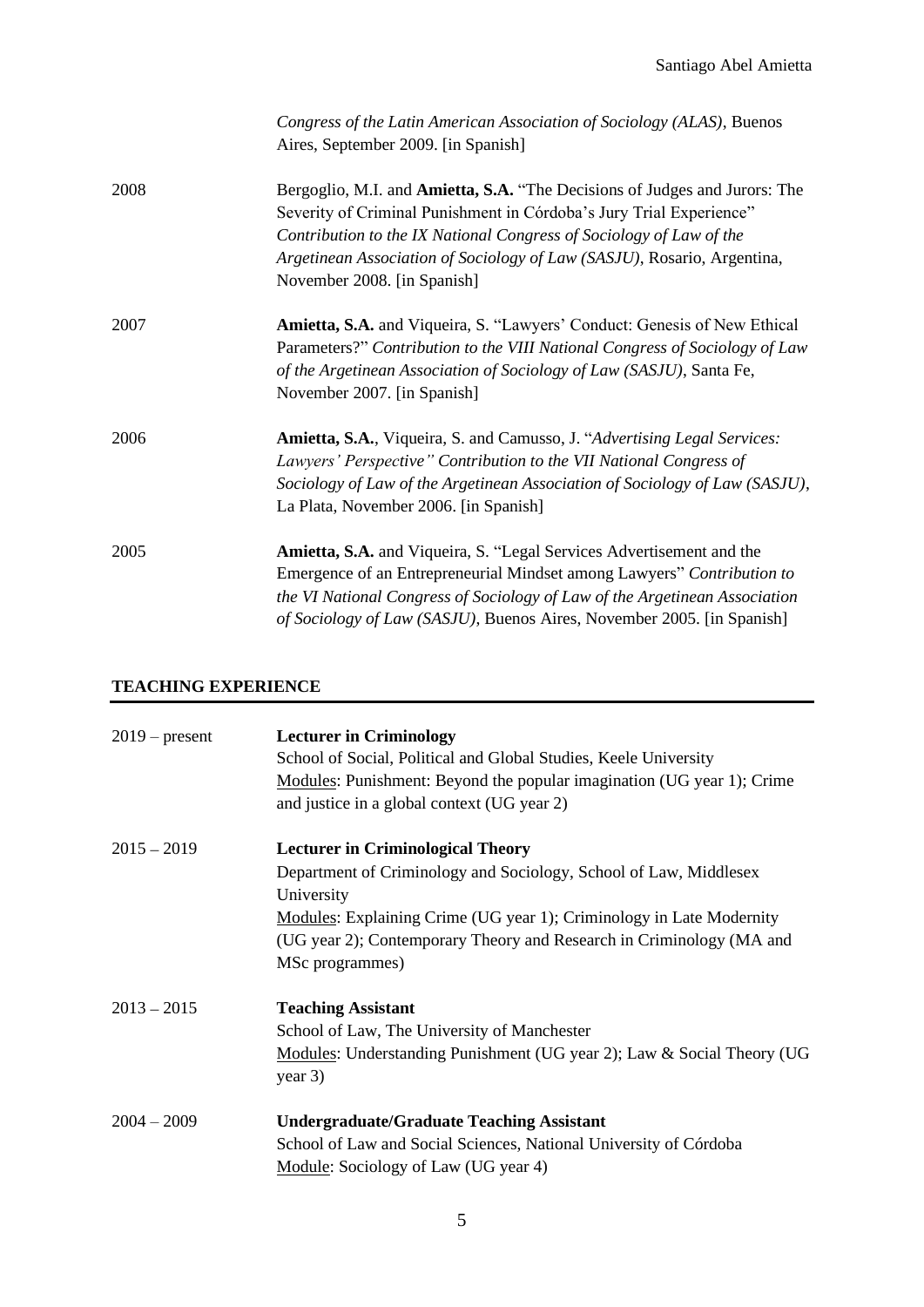### **INVITED LECTURES AND SEMINARS**

| 2018                     | School of Law, Catholic University Chile<br>Seminar on Sociolegal Studies (with Prof Mariana Valverde, University of<br>Toronto)<br>Title: "In ambiguous times and spaces: the governance of the incorporation of<br>lay decion-makers to Argentine criminal justice" |
|--------------------------|-----------------------------------------------------------------------------------------------------------------------------------------------------------------------------------------------------------------------------------------------------------------------|
|                          | Faculty of Social Sciences, University of Chile<br>MA in Social Work<br>Title: "Ethnography of a Criminal Justice Reform"                                                                                                                                             |
|                          | School of Social Sciences, University of Temuco (Chile)<br>Doctoral Programme in Intercultural Studies<br>Title: "Interculturality and criminal justice: the case of Argentine<br>multicultural juries"                                                               |
| 2013                     | Centre for Criminology and Criminal Justice, University of Manchester<br>Postgraduate Empirical Research Seminar Series<br>Title: "Interviewing techniques"                                                                                                           |
| 2012                     | School of Law and Social Sciences, National University of Córdoba<br><b>LLB</b> Programme<br>Title: "The Experience of Jury Trials and the Democratisation Process"                                                                                                   |
| <b>TEACHING TRAINING</b> |                                                                                                                                                                                                                                                                       |
| 2017                     | <b>PGCert in Higher Education</b><br>Department of Education Studies, Middlesex University                                                                                                                                                                            |
| 2016                     | <b>Distance Learning Module Development Training</b><br>Middlesex University                                                                                                                                                                                          |
| 2013                     | <b>Teaching Assistant Training</b>                                                                                                                                                                                                                                    |

- School of Law, University of Manchester
- 2012 **Graduate Teaching Assistant Training** Faculty of Humanities, University of Manchester 2008 **Teaching Methods Course for Teaching Assistants** School of Law and Social Sciences, National University of Córdoba

# **RESEARCH POSITIONS**

# 2018 **Visiting Researcher**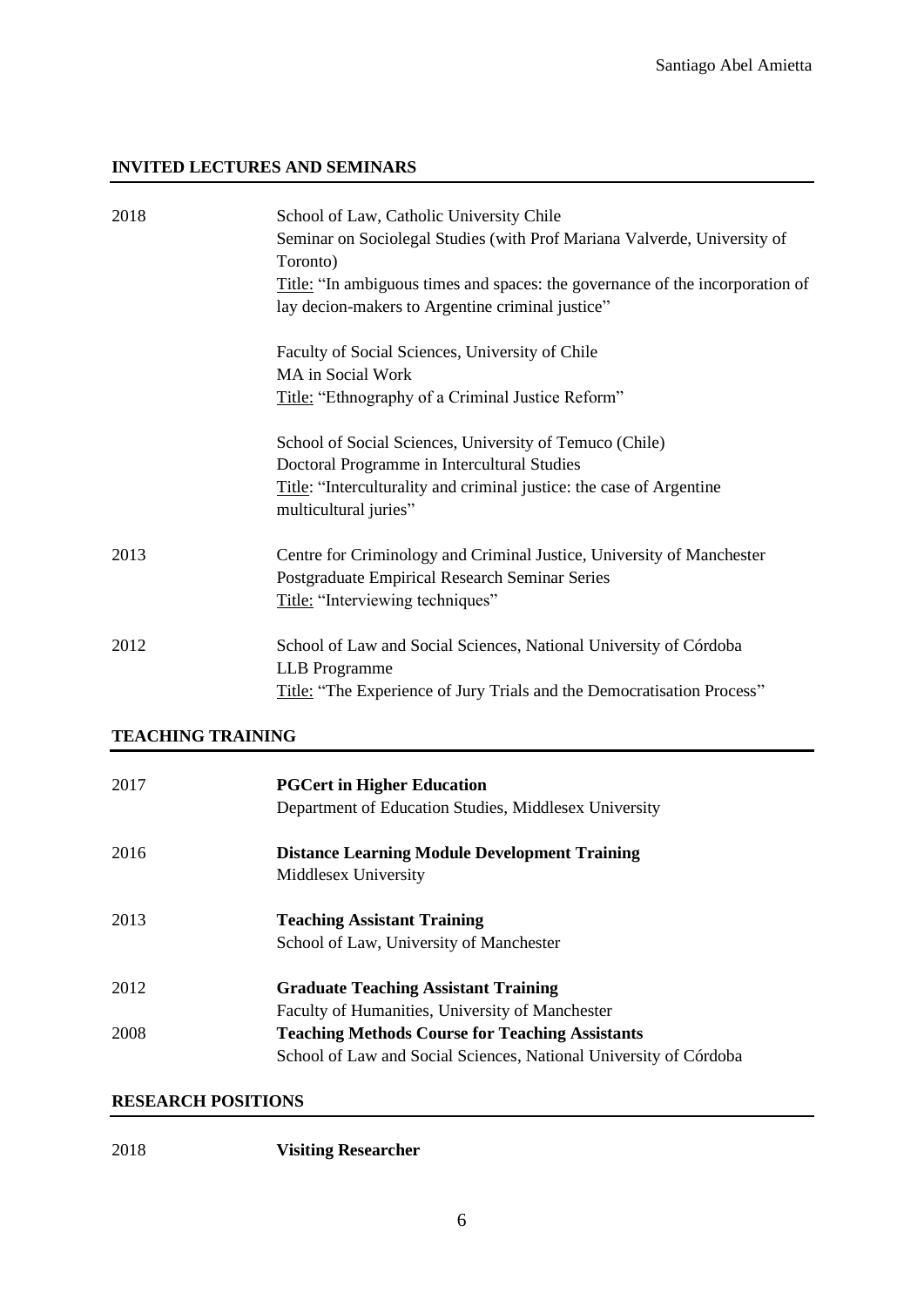Centre for Intercultural and Indigenous Research (CIIR), Catholic University of Chile (August 2018)

### **Visiting Researcher**

Faculty of Social Sciences, University of Chile (July 2018)

- 2014 2015 **Visiting Scholar** International Institute for the Sociology of Law, Oñati, Spain (October 2014- January 2015)
- 2011 2013 **Research Assistant** Centre for Legal and Social Research, National University of Córdoba Project: "The Consolidation of Strategies of Participation in Criminal Justice: Consequences for Justice and its relationship with the Citizens" directed by Prof María Inés Bergoglio
- 2008 2010 **Research Assistant** Centre for Legal and Social Research, National University of Córdoba Project: "Processes of Change in Legal Culture: Analysis of the Experience of Jury Trials" directed by Prof María Inés Bergoglio

# 2005 – 2007 **Research Assistant** Centre for Legal and Social Research, National University of Córdoba Project: "Transformations in the Legal Profession: Differentiations and Inequalities among Lawyers." directed by Prof María Inés Bergoglio

# **CONFERENCE PRESENTATIONS**

| 2018 | <b>Law and Society Association Annual Meeting</b><br>"Lay legal assemblages: Argentine jurors before, with, against, or beyond the<br>law?", Toronto, May 2018                                                                                                                  |
|------|---------------------------------------------------------------------------------------------------------------------------------------------------------------------------------------------------------------------------------------------------------------------------------|
| 2017 | <b>Law and Society Association Annual Meeting</b><br>"The Making of 'Everyday' at the Courthouse: Encounters, Knowledge and<br>Authority in Argentina's Mixed Tribunal", Mexico City, June 2017                                                                                 |
|      | XVIII National and VIII Latin American Congress of Sociology of Law -<br><b>Argentinean Association of Sociology of Law</b><br>"Consensus and dissensions between judges and jurors", Tucumán,<br>November 2017                                                                 |
| 2015 | Grasping 'Everyday Justice': An Ethnographic Approach<br>"Everyday Justice at the Courthouse? Encounters, Knowledge and Authority<br>in Argentina's Mixed Tribunal", Centre for Research in the Arts, Social<br>Sciences and Humanities, University of Cambridge, February 2015 |
| 2014 | <b>Socio-Legal Studies Association Annual Conference</b>                                                                                                                                                                                                                        |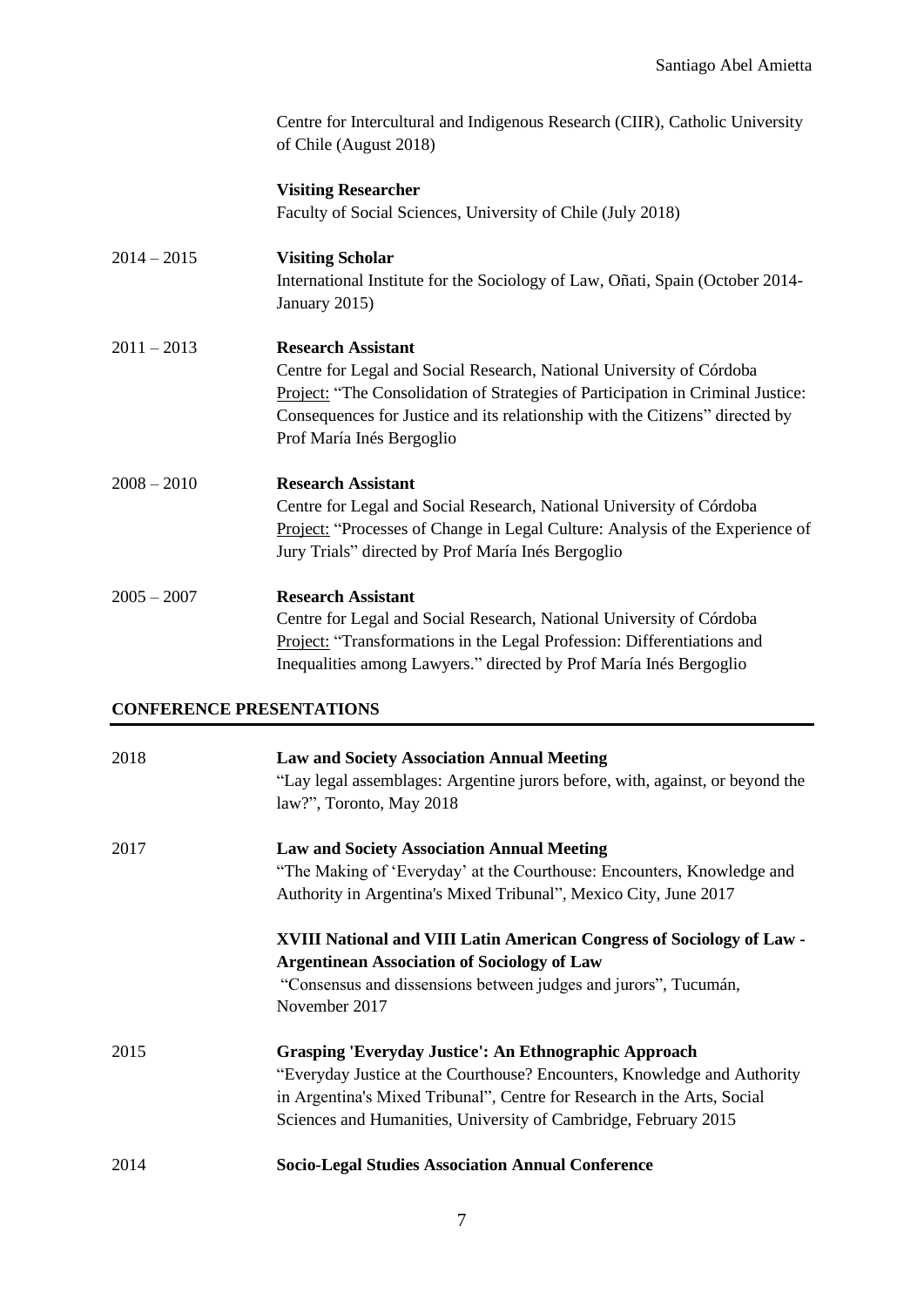|      | "Idioms of Participation: Language, Power and Knowledge in the<br>Introduction of Laypersons in Criminal Trials in Argentina", Aberdeen, April<br>2014                                                                                      |
|------|---------------------------------------------------------------------------------------------------------------------------------------------------------------------------------------------------------------------------------------------|
|      | <b>Law and Society Association Annual Meeting</b><br>"Devising the juror: The Power and Knowledge of Participation in the<br>Introduction of Laypersons in Criminal Trials in Argentina", Minneapolis,<br>June 2014                         |
| 2013 | Postgraduate Research Conference of the School of Law<br>"The Making of the Juror: Lay Participation in Criminal Trials in Argentina",<br>University of Manchester, Manchester, October 2013                                                |
| 2012 | <b>European Society of Criminology Annual Conference</b><br>"Does Lay Participation Lessen Punishment Severity? Insights from<br>Argentina's Mixed Criminal Tribunals", Bilbao, September 2012                                              |
| 2008 | IX National Congress of Sociology of Law - Argentinean Association of<br><b>Sociology of Law</b><br>"The Decisions of Judges and Jurors: The Severity of Criminal Punishment in<br>Córdoba's Jury Trial Experience", Rosario, November 2008 |
| 2007 | VIII National Congress of Sociology of Law - Argentinean Association of<br><b>Sociology of Law</b><br>"Lawyers' Conduct: Genesis of New Ethical Parameters?", Santa Fé,<br>November 2007                                                    |
| 2006 | VII National Congress of Sociology of Law - Argentinean Association of<br><b>Sociology of Law</b><br>"Advertising Legal Services: Lawyers' Perspective", La Plata, November<br>2006                                                         |
| 2005 | VI National Congress of Sociology of Law<br>"Legal Services Advertisement and the Emergence of an Entrepreneurial<br>Mindset among Lawyers", Buenos Aires, November 2005                                                                    |

### **SERVICE TO THE PROFESSION**

| 2019 | <b>Member of the Scientific Committee</b><br>Congreso de Derecho y Sociedad (Chile)                                                           |
|------|-----------------------------------------------------------------------------------------------------------------------------------------------|
| 2018 | <b>Chair and Discussant</b><br>Congreso de Derecho y Sociedad, Viña del Mar<br>Panel: Victims and perpetrators in the criminal justice system |
| 2017 | <b>Panel Organiser and Chair</b>                                                                                                              |